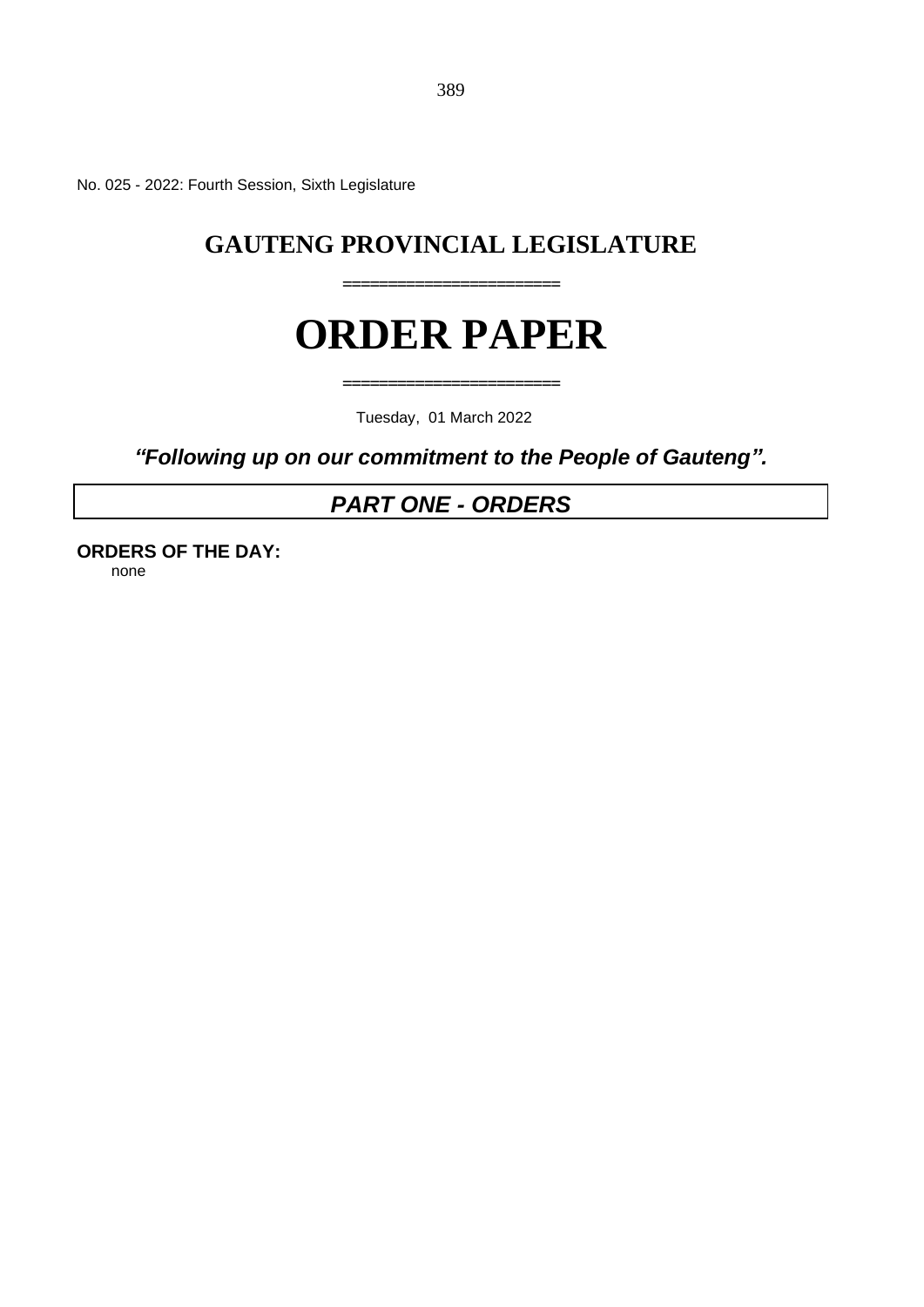#### **ORDERS:**

1. Standing Committee for the Scrutiny of Subordinate Legislation's Fourth Quarterly Performance Report for the 2020/2021 financial year. *[Announcements, Tabling and Committee Reports No. …, Page No. …, Item 1]*

Chairperson: Hon. D K Adams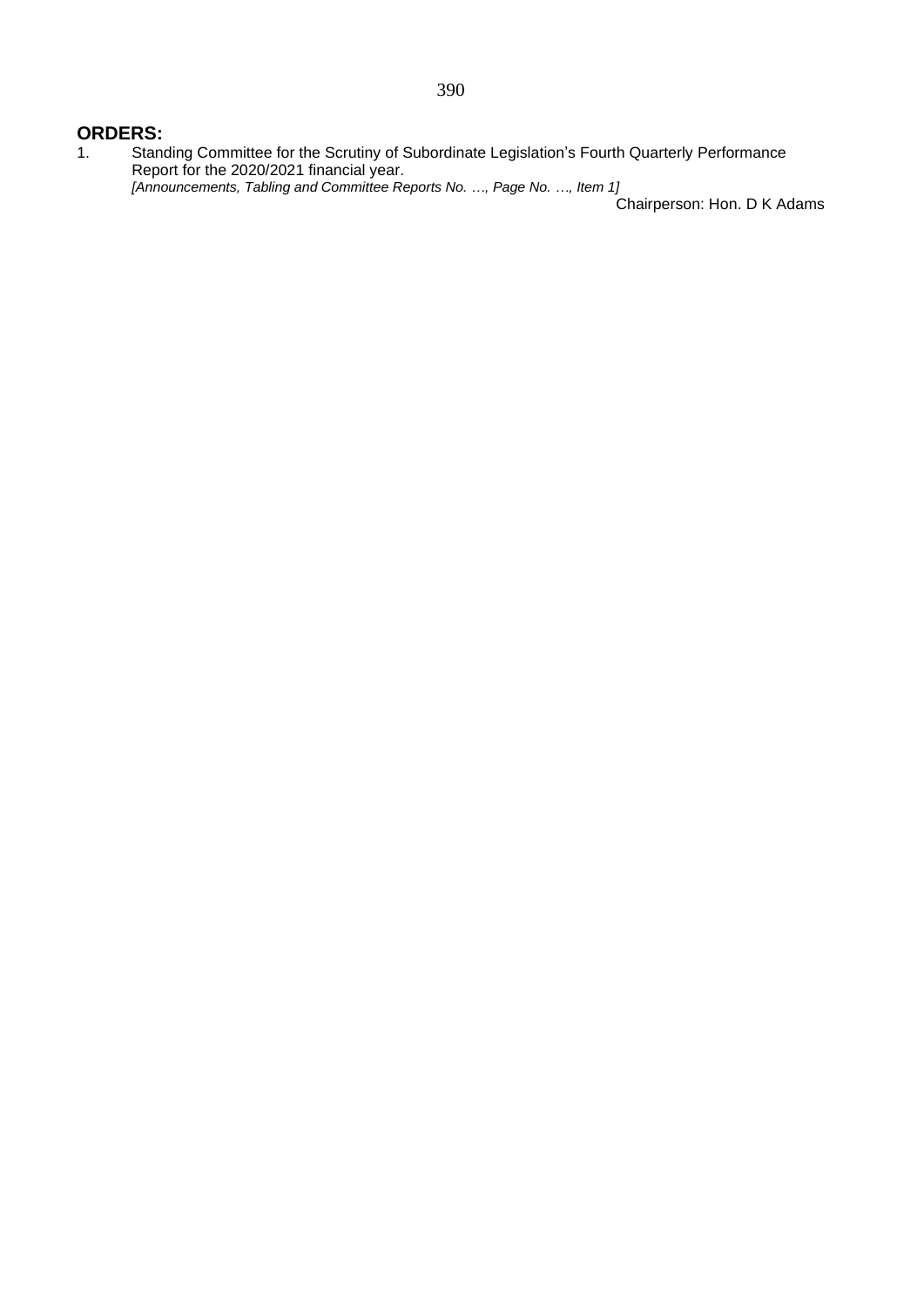## *NCOP BILLS & PAPERS*

## **MATTERS FOR PRIORITISATION BY PROGRAMMING COMMITTEE** [i.t.o. Rule 235(1)] none

#### **REFERRED TO COMMITTEES** [i.t.o. Rule 232(1)]

## *ECONOMIC DEVELOPMENT, ENVIRONMENT, AGRICULTURE AND RURAL DEVELOPMENT:*

- 1. National Forest Amendment Bill *[B11B-2016] to [B11D-2016].*
- 2. National Environmental Management Laws Amendment Bill *[B14D-2017]*

## *CO-OPERATIVE GOVERNANCE, TRADITIONAL AFFAIRS AND HUMAN SETTLEMENTS:*

1. Local Government: Municipal Systems Amendment Bill *[B2D-2019]*

#### *FINANCE:*

none

#### *HEALTH:*

none

#### *OVERSIGHT COMMITTEE ON THE PREMIER'S OFFICE & THE LEGISLATURE:* none

## *ROADS AND TRANSPORT:*

none

### *SOCIAL DEVELOPMENT:*

none

### *SPORT, RECREATION, ARTS AND CULTURE:*

none

#### **SECTION 74/76 BILLS NOT FINALISED BY NATIONAL PARLIAMENT** none

### **RETURNED FOR PROVINCIAL VOTE**

none

## *PROVINCIAL BILLS*

## **BILLS APPROVED BY THE EXECUTIVE COUNCIL**

none

## **MEMBER'S BILLS AWAITING PUBLICATION**

none

## **BILLS PUBLISHED BEFORE INTRODUCTION**

1. Gauteng Provincial Laws General Amendment Bill *[G007-2020]*

## **BILLS INTRODUCED IN THE HOUSE**

- 1. Gauteng Community Safety Oversight Bill *[G003-2020]*
- 2. Gauteng Township Economic Development Bill *[G003-2021]*
- 3. Gauteng Provincial Adjustments Appropriation Bill *[G004-2021]*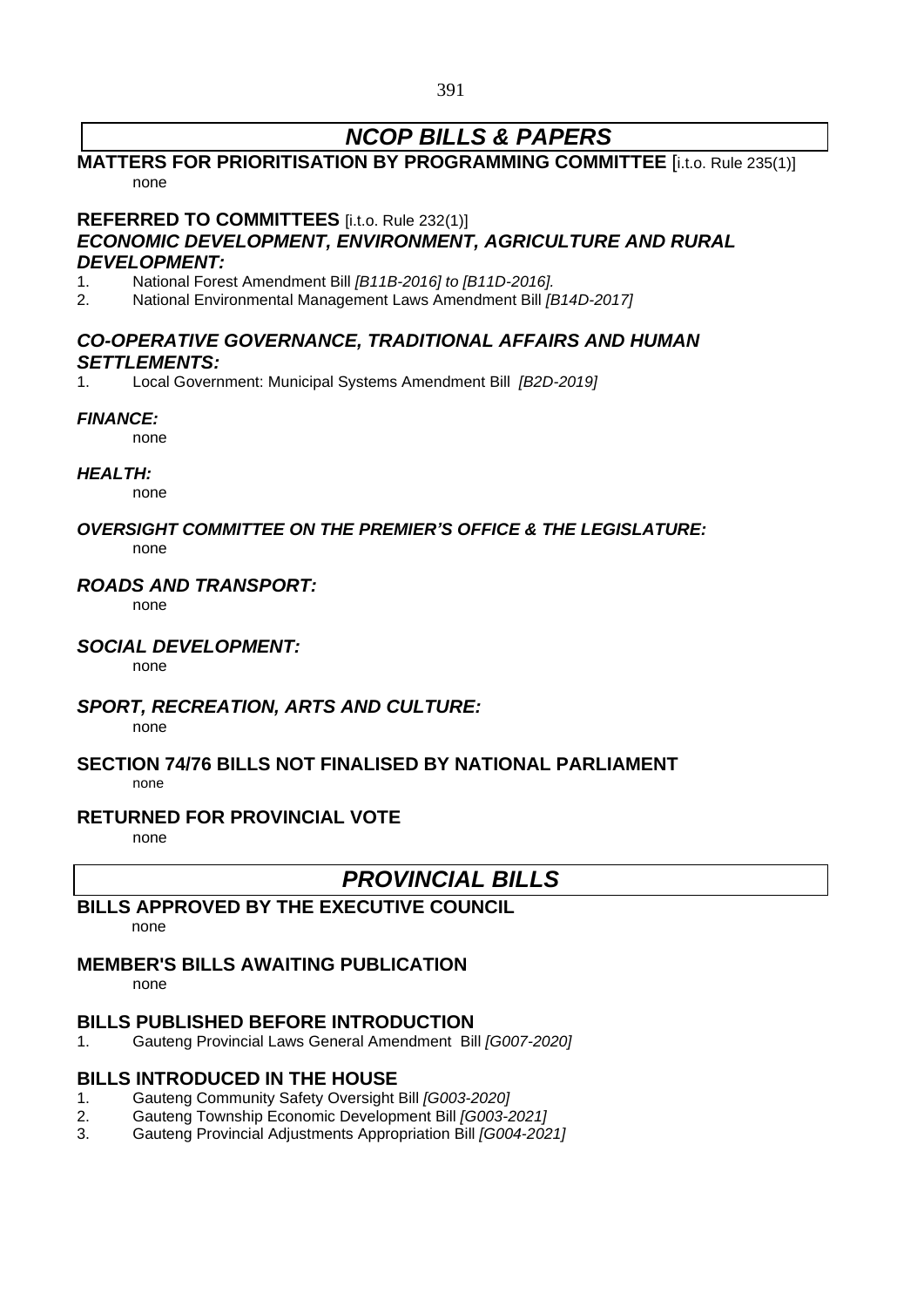## *PROVINCIAL BILLS (Cont.)*

## **BILLS REFERRED TO COMMITTEES**

*COMMUNITY SAFETY:*

none

#### *ECONOMIC DEVELOPMENT, ENVIRONMENT, AGRICULTURE AND RURAL DEVELOPMENT:*

1. Gauteng Township Economic Development Bill *[G003-2021]*

#### *EDUCATION:*

none

#### *FINANCE*

1. Gauteng Provincial Adjustments Appropriation Bill *[G004-2021]*

### *HEALTH:*

none

### *INFRASTRUCTURE DEVELOPMENT:*

none

#### *COOPERATIVE GOVERNANCE, TRADITIONAL AFFAIRS & HUMAN SETTLEMENTS:* none

#### *ROADS & TRANSPORT:*

none

#### *SOCIAL DEVELOPMENT:*

none

### *SPORT, ARTS, CULTURE & RECREATION:*

none

#### *SCRUTINY OF SUBORDINATE LEGISLATION:*

1. Gauteng Community Safety Oversight Bill *[G003-2020]*

### *PUBLIC ACCOUNTS:*

none

#### *OVERSIGHT COMMITTEE ON THE PREMIER'S OFFICE & THE LEGISLATURE:* none

## **NEGOTIATING MANDATES ON NCOP BILLS**

none

## **AMENDMENTS TO BILLS**

none

## *SUB-ORDINATE LEGISLATION*

1. Published Road Traffic Management Corporation Regulations, 2022 i.t.o Section 48(4) of the Road Traffic Management Act, 1999 (Act No. 20 of 1999) *[Announcements, Tabling and Committee Reports No. 36, Page No. 73, Item 1]*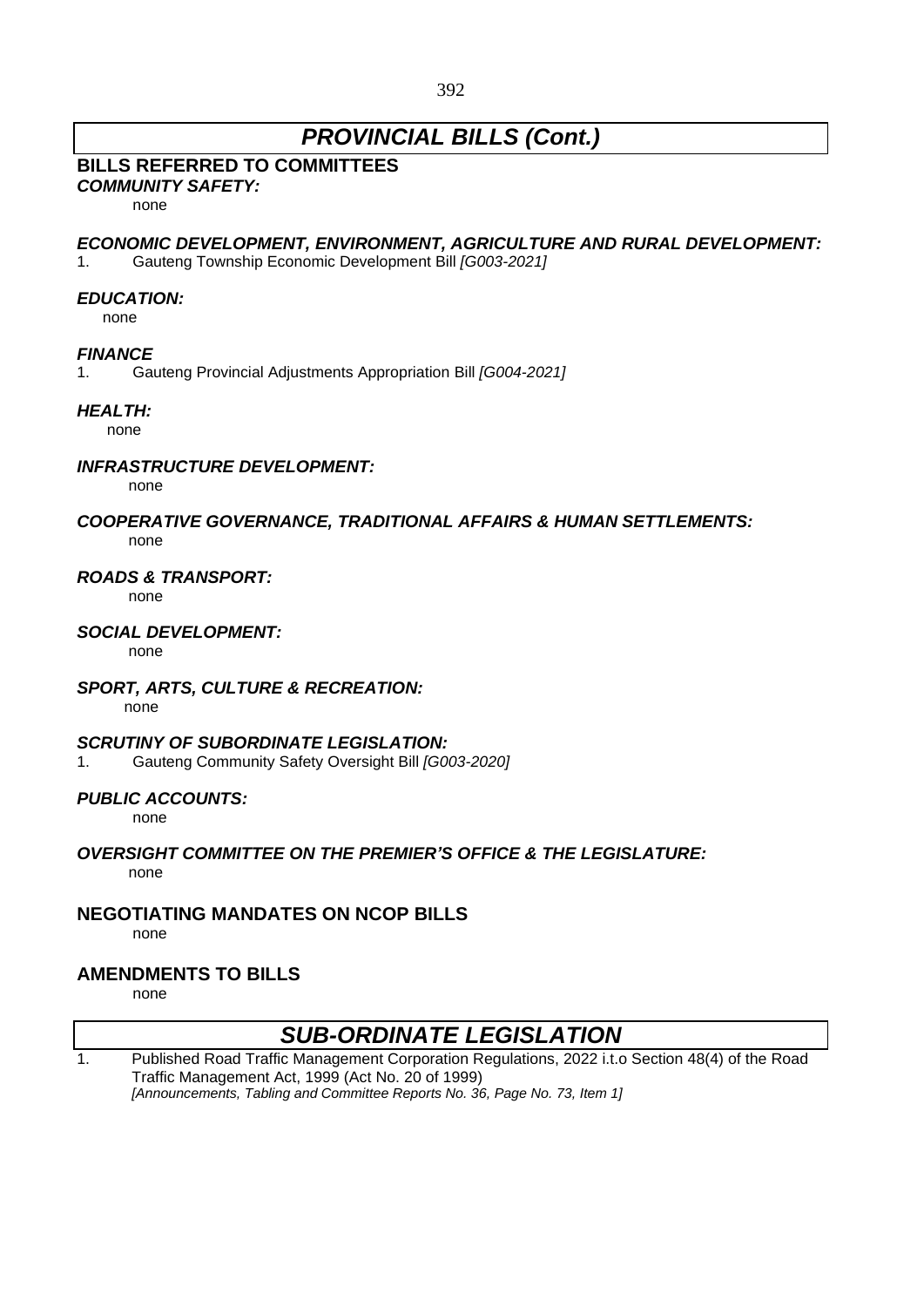393

## *PETITIONS*

- 1. Refusal to provide Services: Sedibeng PP01A/05/21 CS
- 2. Improper utilization of Heritage site: Sharpeville PP02A/05/21 SACR
- 3. Lack of Electricity: Evaton West: PP04A/05/21/LO
- 4. Provision of Service and Relocation of Tshepiso community: PP05A/05/21/LO
- 5. Request for a replacement of asbestos roofs Rietfontein: PP06A/05/21/LO-HS
- 6. Provision of water Rietfontein: PP07A/05/21/LO-HS
- 7. Installation of Traffic Lights: Olifants and Plantation Road: PPO8A/05/21/LO-RT
- 8. Lack of a Storm water drainage System Etwatwa: PP09A/05/21/LO
- 9. Tarred Roads Etwatwa: PP10A/05/21/LO
- 10. Inadequate Services: Etwatwa Ext 34 PP11A/05/21/LO
- 11. Request for a clinic Reitspruit: PP12A/05/21/LO
- 12. Relocation of Boitumelo Residents: Sedibeng PP013A/06/21/LO-HS
- 13. Request for Housing Development Project: Loftus Tshwane PP14A/06/21/LO-HS
- 14. Building of a Police station: Boiphelong PP15A/06/21/CS
- 15. Request for Intervention: Orange Farm PP18A/06/21/LO
- 16. Request for assistance: Erf 577 and 587 North Evaton PP20A/06/21/LO
- 17. Request for Land: Funding and Training: TRFC PP16A/06/21/ARD-EC
- 18. Installation of Smart Meters Powerville Park PP21A/06/21/LO
- 19. Request for a Lease agreement: Xola Sizwe Youth Development Organisation PP22A/06/21/LO
- 20. Proclamation of Land: Evaton West PP23A/06/21/LO
- 21. Outstanding Payment: Sterkfontein cemetery Ablution Blocks and Septic Tank:PP24A/06/21/LO West Rand
- 22. Interruption of water supply: Evaton North PP25A/06/21/LO
- 23. Proclamation of Land: Chris Hani PP26A/06/21/LO
- 24. Noise Nuisance: Cullinan PP27BA/06/21/EC
- 25. Missing Person: Tshwane PP28A/06/21/CS
- 26. Request for Employment: Department of Health PP29A/06/21/HE-LO
- 27. Request for Clinic: Ward 11 Tshepiso PP30A/06/21/LO HE
- 28. Allocation of RDP House: PP31A/06/21/LO-HS Ekurhuleni

## *REPORTS REFERRED TO COMMITTEES*

### *COMMUNITY SAFETY:*

- 1*.* Department of Community Safety Strategic Plan for the 2020-2025 financial years. *[Announcements, Tablings and Committee Reports No. 62, Page No. 129]*
- 2*.* Department of Community Safety Annual Performance Plan for the 2021-2022 financial year. *[Announcements, Tablings and Committee Reports No. 62, Page No.133]*
- 3. Department of Community Safety Revised Annual Performance Plan for the 2021-2022 financial year. *[Announcements, Tablings and Committee Reports No. 299, Page No.605]*
- 4. Department of Community Safety Third Quarterly Performance Report for the 2021-2022 financial year. *[Announcements, Tablings and Committee Reports No. 19, Page No.37]*

### *CO-OPERATIVE GOVERNANCE, TRADITIONAL AFFAIRS AND HUMAN SETTLEMENTS:*

- 1. Department of Co-operative Governance and Traditional Affairs Strategic Plan for the 2020-2025 financial years. *[Announcements, Tablings and Committee Reports No 84, Page No 173]*
- 2. Department of Human Settlements Strategic Plan for the 2020-25 financial year.
- *[Announcements, Tablings and Committee Reports No 86, Page No. 177]*
- 3. Westrand District Municipality progress report on the implementation of the Financial Recovery Plan for July 2020. *[Announcements, Tablings and Committee Reports No 203, Page No. 417]*
- 4. Westrand District Municipality progress report on the implementation of the Financial Recovery Plan for October 2020. *[Announcements, Tablings and Committee Reports No 312, Page No. 635]*
- 5. Westrand District Municipality progress report on the implementation of the Financial Recovery Plan for January 2021. *[Announcements, Tablings and Committee Reports No 21, Page No. 43]*
- 6. Emfuleni Local Municipality Quarter 1, Quarter 2 and Mid-Year Budget Performance reports for 2020/2021 financial year. *[Announcements, Tablings and Committee Reports No 35, Page No. 73]*
- 7. Department of Co-operative Governance and Traditional Affairs Annual Performance Plan for the 2021-2022 financial year. *[Announcements, Tablings and Committee Reports No. 48, Page No. 105]*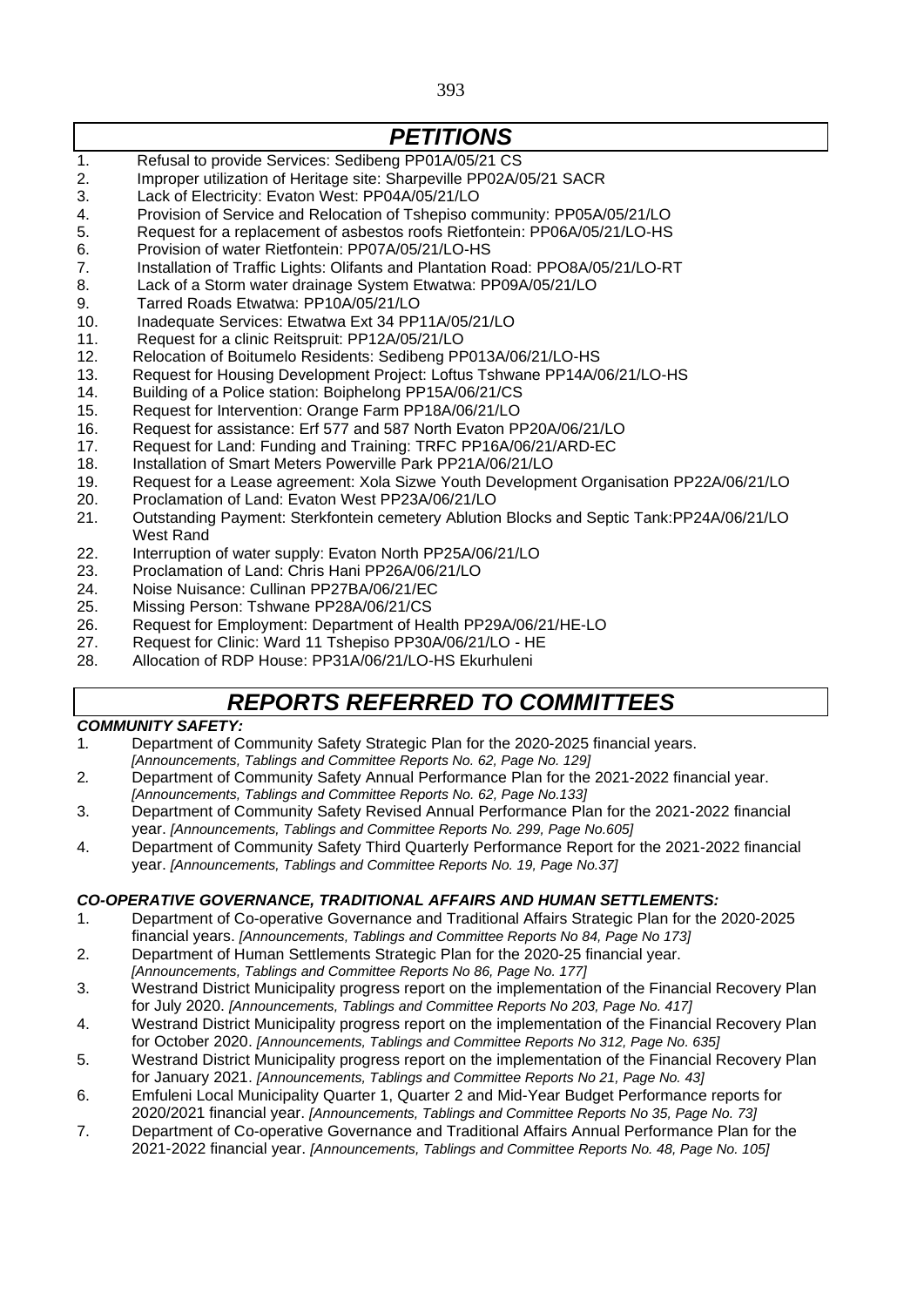- *CO-OPERATIVE GOVERNANCE, TRADITIONAL AFFAIRS AND HUMAN SETTLEMENTS:* 8. Department of Human Settlements Annual Performance Plan for the 2021-2022 financial year. *[Announcements, Tablings and Committee Reports No. 49, Page No. 107]* 9. Gauteng Partnership Fund Annual Performance Plan for the 2021-22 financial year. *[Announcements, Tablings and Committee Reports No. 50, Page No. 109]*
- 10. Gauteng Partnership Fund Strategic Plan for the 2020-21 2024/2025 financial years. *[Announcements, Tablings and Committee Reports No. 51, Page No. 111]*
- 11. Westrand District Municipality progress report on the implementation of the Financial Recovery Plan for March 2021. *[Announcements, Tablings and Committee Reports No. 61, Page No. 131]*
- 12. Westrand District Municipality progress report on the implementation of the Financial Recovery Plan for April 2021. *[Announcements, Tablings and Committee Reports No. 152, Page No. 313]*
- 13. Westrand District Municipality progress report on the implementation of the Financial Recovery Plan for May 2021. *[Announcements, Tablings and Committee Reports No. 181, Page No. 371]*
- 14. Westrand District Municipality progress report on the implementation of the Financial Recovery Plan for June 2021. *[Announcements, Tablings and Committee Reports No. 205, Page No. 419]*
- 15. Consolidated Municipal Annual Performance Report for the 2019-2020 financial year i.t.o. Section 47 of MSA. *[Announcements, Tablings and Committee Reports No. 251, Page No. 511]*
- 16. Midvaal Local Municipality Annual Performance Report for the 2020/21 financial year. *[Announcements, Tablings and Committee Reports No. 277, Page No. 563]*
- 17. Westrand District Municipality progress report on the implementation of the Financial Recovery Plan for November 2021. *[Announcements, Tablings and Committee Reports No. 364, Page No. 735]*
- 18. Department of Human Settlements Revised Annual Performance Plan for the 2021-2022 financial year. *[Announcements, Tablings and Committee Reports No. 433, Page No. 873]*
- 19. Department of Human Settlements Adjusted Annual Performance Plan for the 2021-2022 financial year. *[Announcements, Tablings and Committee Reports No. 4, Page No. 7]*
- 20. Department of Co-operative Governance and Traditional Affairs Third Quarterly Performance Report for the 2021-2022 financial year. *[Announcements, Tablings and Committee Reports No. 11, Page No. 21]*
- 21. Department of Human Settlements Third Quarterly Performance Report for the 2021-2022 financial year. *[Announcements, Tablings and Committee Reports No. 12, Page No. 23]*
- 22. Midvaal Local Municipality Annual Report for the 2020/21 financial year.
- *[Announcements, Tablings and Committee Reports No. 26, Page No. 51]*
- 23. Midvaal Local Municipality Annual Financial Statements for the 2020/21 financial year. *[Announcements, Tablings and Committee Reports No. 27, Page No. 53]*
- 24. Midvaal Local Municipality Annual Performance Report for the 2020/21 financial year. *[Announcements, Tablings and Committee Reports No. 28, Page No. 55]*

### *ECONOMIC DEVELOPMENT, ENVIRONMENT, AGRICULTURE AND RURAL DEVELOPMENT:*

- 1. Department of Agriculture and Rural Development Strategic Plan for the 2020-2025 financial year.
- *[Announcements, Tablings and Committee Reports No 52, Page No.109]* 2. Department of Economic Development Strategic Plan for the 2020-2025 financial years.
- *[Announcements, Tablings and Committee Reports No 72, Page No.149]*
- 3. Gauteng Growth and Development Agency (GGDA)) Strategic Plan for the 2020-2025 financial years. *[Announcements, Tablings and Committee Reports No 74, Page No.153]*
- 4. Gauteng Tourism Authority Strategic Plan for the 2020-2025 financial year.
- *[Announcements, Tablings and Committee Reports No 76, Page No.157]*
- 5. Gauteng Gambling Board (GGB) Strategic Plan for the 2020-2025 financial years. *[Announcements, Tablings and Committee Reports No 78, Page No.161]*
- 6. Gauteng Enterprise Propeller (GEP) Strategic Plan for the 2020-2025 financial years.
- *[Announcements, Tablings and Committee Reports No 80, Page No.165]* 7. Cradle of Humankind World Heritage Site and Dinokeng Projects Strategic Plan for the 2020-2025
- financial years. *[Announcements, Tablings and Committee Reports No 82, Page No.169]*
- 8. Gauteng Enterprise Propeller (GEP) Revised Strategic Plan for the 2020-2025 financial years. *[Announcements, Tablings and Committee Reports No 223, Page No.457]*
- 9. Gauteng Gambling Board (GGB) Revised Strategic Plan for the 2020-2025 financial years. *[Announcements, Tablings and Committee Reports No 225, Page No.461]*
- 10. Gauteng Tourism Authority Revised Strategic Plan for the 2020-2025 financial year. *[Announcements, Tablings and Committee Reports No 227, Page No.465]*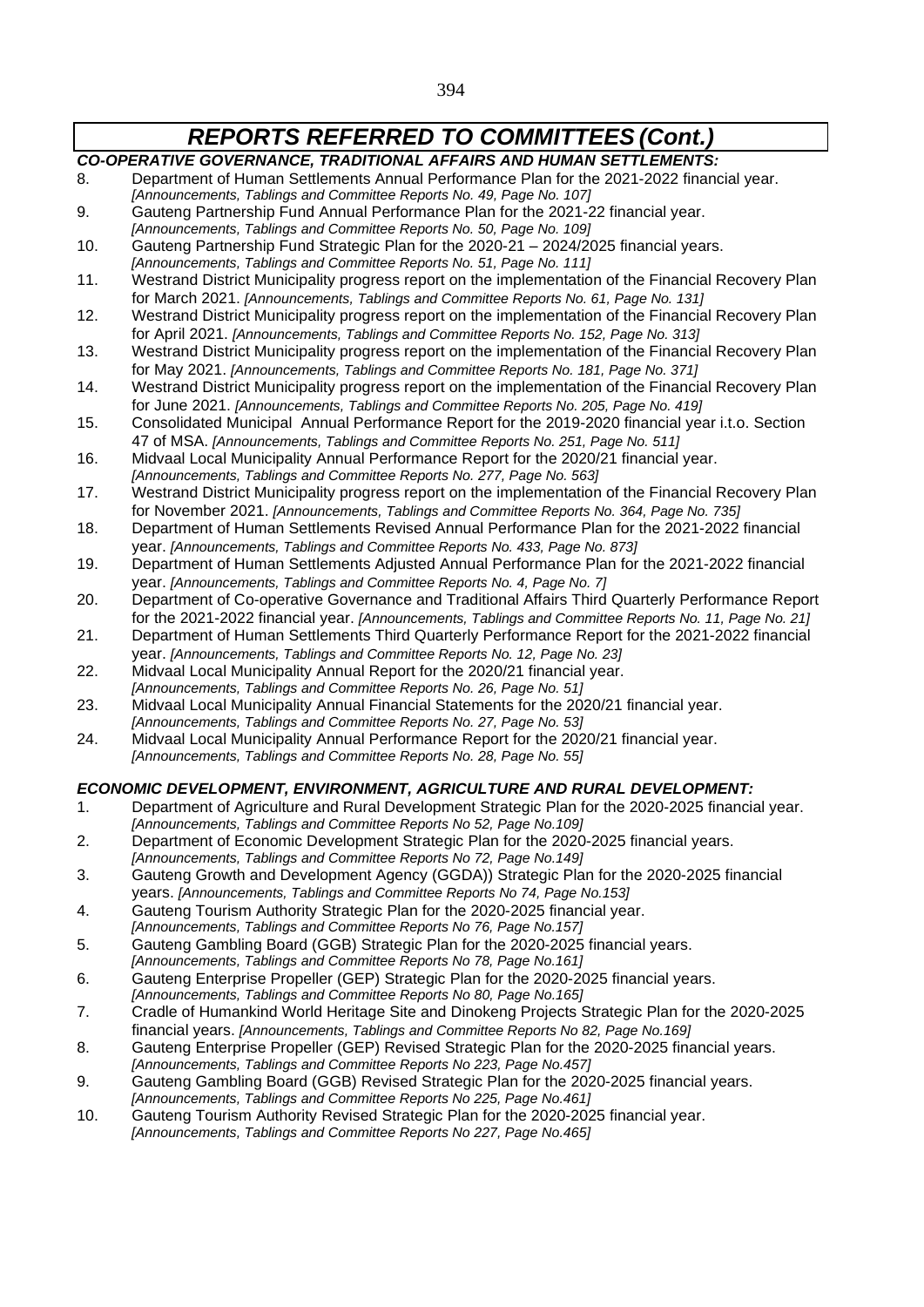*ECONOMIC DEVELOPMENT, ENVIRONMENT, AGRICULTURE AND RURAL DEVELOPMENT:* 11. Cradle of Humankind World Heritage Site and Dinokeng Projects Revised Strategic Plan for the 2020-2025 financial years. *[Announcements, Tablings and Committee Reports No 229, Page No.469]* 12. Department of Agriculture and Rural Development Annual Performance Plan for the 2021-2022 financial year. *[Announcements, Tablings and Committee Reports No. 63, Page No.135]* 13. Department of Economic Development Annual Performance Plan for the 2021-2022 financial year. *[Announcements, Tablings and Committee Reports No. 65, Page No.139]* 14. Gauteng Growth and Development Agency (GGDA) Annual Performance Plan for the 2021-2022 financial years. *[Announcements, Tablings and Committee Reports No. 146, Page No.301]* 15. Gauteng Tourism Authority Annual Performance Plan for the 2021-2022 financial year. *[Announcements, Tablings and Committee Reports No. 149, Page No.307]* 16. Gauteng Gambling Board (GGB) Annual Performance Plan for the 2021-2022 financial years. *[Announcements, Tablings and Committee Reports No. 148, Page No.305]* 17. Gauteng Enterprise Propeller (GEP) Annual Performance Plan for the 2021-2022 financial year. *[Announcements, Tablings and Committee Reports No. 150, Page No.309]* 18. Cradle of Humankind World Heritage Site and Dinokeng Projects Annual Performance Plan for the 2021-2022 financial year. *[Announcements, Tablings and Committee Reports No. 145, Page No.299]* 19. Gauteng Tourism Authority Revised Annual Performance Plan for 2021/22 financial year. *[Announcements, Tablings and Committee Reports No. 294, Page No. 595]* 20. Department of Economic Development Revised Annual Performance Plan for the 2021-2022 financial year. *[Announcements, Tablings and Committee Reports No. 295, Page No.597]* 21. Gauteng Enterprise Propeller (GEP) Revised Annual Performance Plan for the 2021-2022 financial year. *[Announcements, Tablings and Committee Reports No. 296, Page No.599]* 22. Gauteng Gambling Board (GGB) Revised Annual Performance Plan for the 2021-2022 financial years. *[Announcements, Tablings and Committee Reports No. 297, Page No.601]* 23. Gauteng Growth and Development Agency (GGDA) Revised Annual Performance Plan for the 2021- 2022 financial years. *[Announcements, Tablings and Committee Reports No. 298, Page No.603]* 24. Department of Economic Development Third Quarterly Performance Report for the 2021-2022 financial year. *[Announcements, Tablings and Committee Reports No. 5, Page No.9]* 25. Cradle of Humankind World Heritage Site and Dinokeng Third Quarterly Performance Report for the 2021-2022 financial year. *[Announcements, Tablings and Committee Reports No. 6, Page No.11]* 26. Gauteng Enterprise Propeller (GEP) Third Quarterly Performance Report for the 2021-2022 financial year. *[Announcements, Tablings and Committee Reports No. 7, Page No.13]* 27. Gauteng Gambling Board (GGB) Third Quarterly Performance Report for the 2021-2022 financial years. *[Announcements, Tablings and Committee Reports No. 8, Page No.15]* 28. Gauteng Growth and Development Agency (GGDA) Third Quarterly Performance Report for the 2021-2022 financial years. *[Announcements, Tablings and Committee Reports No. 9, Page No.17]* 29. Gauteng Tourism Authority Third Quarterly Performance Report for 2021/22 financial year. *[Announcements, Tablings and Committee Reports No. 10, Page No. 19]* 30. Department of Agriculture and Rural Development Third Quarterly Performance Report for the 2021- 2022 financial year. *[Announcements, Tablings and Committee Reports No. 21, Page No.41]*

#### *EDUCATION:*

- 1. Department of Education Strategic Plan for the 2020-2025 financial year.
- *[Announcements, Tablings and Committee Reports No. 49, Page No. 103]*
- 2. Department of Education Revised Strategic Plan for the 2020-2025 financial years. *[Announcements, Tablings and Committee Reports No. 209, Page No. 429]*
- 3. Department of Education Annual Performance Plan for the 2021-2022 financial year.
- *[Announcements, Tablings and Committee Reports No 11, Page No. 23]*
- 4. Department of Education Revised Annual Performance Plan for the 2021-2022 financial year. *[Announcements, Tablings and Committee Reports No. 230, Page No. 867]*
- 5. Department of Education Third Quarterly Performance Report for the 2021-2022 financial year. *[Announcements, Tablings and Committee Reports No. 24, Page No. 47]*

#### *FINANCE:*

1. Department of e-Government Strategic Plan for the 2020-2025 financial years. *[Announcements, Tablings and Committee Reports No 56, Page No 117]*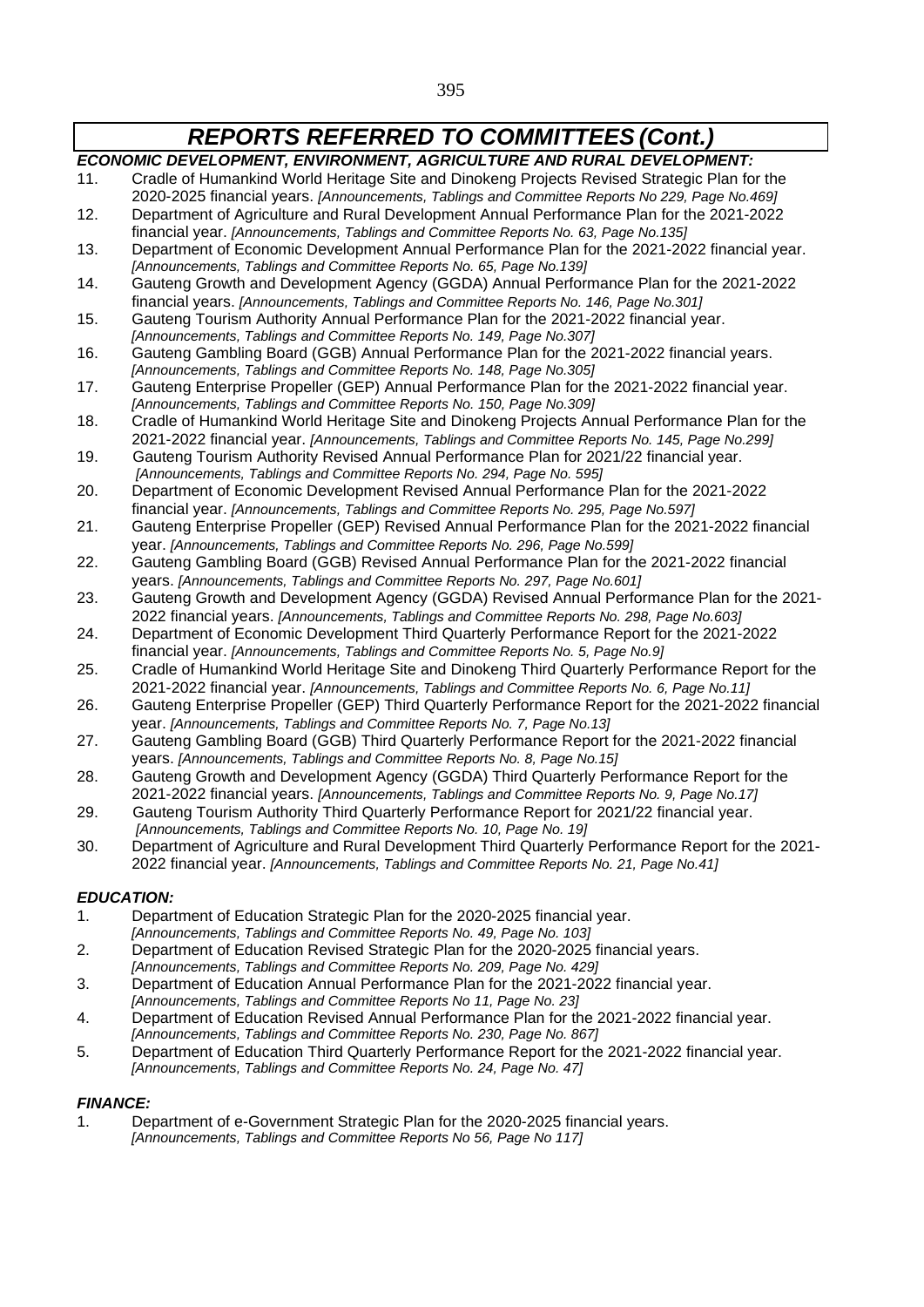#### *FINANCE:*

- 2. Gauteng Provincial Treasury Strategic Plan for the 2020-2025 financial years.
- *[Announcements, Tablings and Committee Reports No. 58, Page No. 121]* 3. Gauteng Infrastructure Financing Agency Strategic Plan for the 2020-2025 financial years.
- *[Announcements, Tablings and Committee Reports No 60, Page No 125]*
- 4. Publication of the Municipal Consolidated Budget Statements for Quarter ended 31 December 2020 i.t.o. Section 71 of the Municipal Finance Management Act No. 56 of 2003. *[Announcements, Tablings and Committee Reports No. 30, Page No. 63]*
- 5. Gauteng Provincial Treasury Annual Performance Plan for the 2021-2022 financial year.
- *[Announcements, Tablings and Committee Reports No. 40, Page No. 89]* 6. Department of e-Government Annual Performance Plan for the 2021-2022 financial year.
- *[Announcements, Tablings and Committee Reports No. 44, Page No. 97]*
- 7. Gauteng Infrastructure Financing Agency Annual Performance Plan for the 2021-2022 financial years. *[Announcements, Tablings and Committee Reports No. 45, Page No. 99]*
- 8. Publication of the Municipal Consolidated Budget Statements for Quarter ended 31 March 2021 i.t.o. Section 71 of the Municipal Finance Management Act No. 56 of 2003. *[Announcements, Tablings and Committee Reports No. 182, Page No. 373]*
- 9. Financial and Fiscal Commission Annual Submission for the Division of Revenue for the 2022-2023 financial year. *[Announcements, Tablings and Committee Reports No. 44, Page No. 97]*
- 10. Department of e-Government Third Quarterly Performance Report for the 2021-2022 financial year. *[Announcements, Tablings and Committee Reports No. 16, Page No. 31]*
- 11. Gauteng Provincial Treasury Third Quarterly Performance Report for the 2021-2022 financial year. *[Announcements, Tablings and Committee Reports No. 17, Page No. 33]*
- 12. Gauteng Infrastructure Financing Agency Third Quarterly Performance Report for the 2021-2022 financial years. *[Announcements, Tablings and Committee Reports No. 18, Page No. 35]*
- 13. Gauteng Provincial Government State of Finances Third Quarterly Report for the 2021-2022 financial year. *[Announcements, Tablings and Committee Reports No. 34, Page No. 69]*

## *HEALTH:*

- 1. Department of Health Revised Annual Performance Plan for the 2021-22 financial year. *[Announcements, Tablings and Committee Reports No. 151, Page No. 311]*
- 2. Department of Health Amendments to the Annual Performance Plan for the 2021-22 financial year. *[Announcements, Tablings and Committee Reports No. 326, Page No. 659]*
- 3. Department of Health Third Quarterly Performance Report for the 2021-22 financial year. *[Announcements, Tablings and Committee Reports No. 13, Page No. 25]*

### *INFRASTRUCTURE DEVELOPMENT:*

- 1. Department of Infrastructure Development Strategic Plan including District Development Model Annexure A and D for the 2020-25 financial years.
- *[Announcements, Tablings and Committee Reports No. 88, Page No 181]* 2. Department of Infrastructure Development Annual Performance Plan Annexure D: District Development Model for the 2020-21 financial year.
	- *[Announcements, Tablings and Committee Reports No. 219, Page No 449]*
- 3. Department of Infrastructure Development Annual Performance Plan for the 2021-2022 financial year. *[Announcements, Tablings and Committee Reports No. 03, Page No. 5]*
- 4. Department of Infrastructure Development Third Quarterly Performance Report for the 2021-2022 financial year. *[Announcements, Tablings and Committee Reports No. 25, Page No. 49]*
- 5. Department of Infrastructure Development Annual Performance Plan for the 2022-2023 financial year. *[Announcements, Tablings and Committee Reports No. 37, Page No. 75]*

## *OVERSIGHT COMMITTEE ON THE PREMIER'S OFFICE & THE LEGISLATURE:*

- 1. Gauteng Provincial Legislature Strategic Plan for the 6<sup>th</sup> Legislature 2020-2025 financial years. *[Announcements, Tablings and Committee Reports No 43, Page No.91]*
- 2. Office of the Premier's Five Year Strategic Plan for the 2020-2025 financial years.
- *[Announcements, Tablings and Committee Reports No 126, Page No.257]*
- 3. Special Report on delayed submission of the Auditor-General's Report on the Financial Statements of the Gauteng Provincial Legislature for the financial year ended 31 March 2020.. *[Announcements, Tablings and Committee Reports No 283, Page No.577]*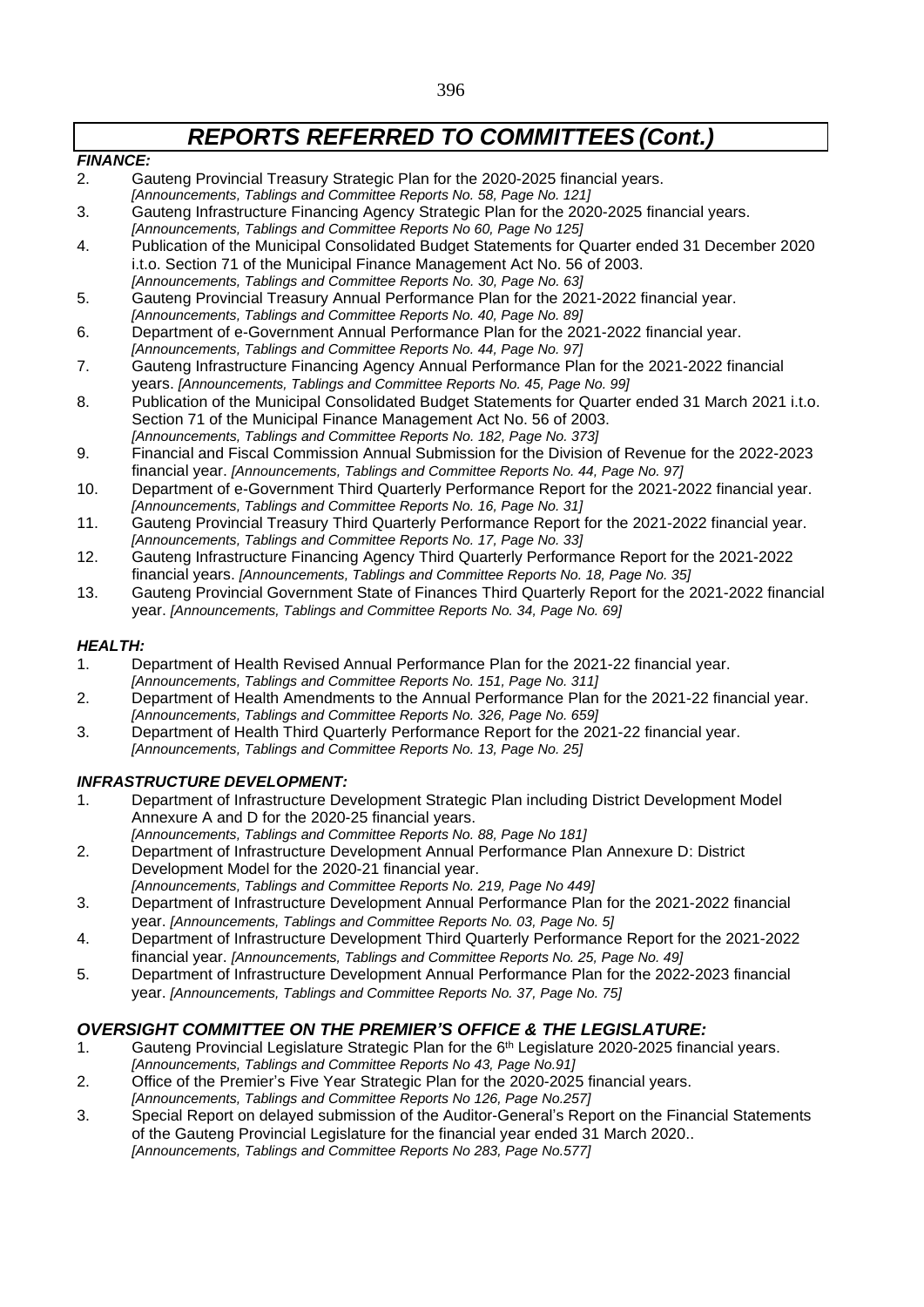## *OVERSIGHT COMMITTEE ON THE PREMIER'S OFFICE & THE LEGISLATURE:*

- 4. Gauteng Provincial Legislature Annual Performance Plan for 2021-2022 financial year. *[Announcements, Tablings and Committee Reports No. 60, Page No.129]*
- 5. Office of the Premier's Annual Performance Plan for the 2021-2022 financial year. *[Announcements, Tablings and Committee Reports No. 144, Page No.297]*
- 6. Office of the Premier Revised Annual Performance Plan for the 2021/22 financial year. *[Announcements, Tablings and Committee Reports No. 302, Page No. 611]*
- 7. Office of the Premier Third Quarterly Performance Report for the 2021/22 financial year. *[Announcements, Tablings and Committee Reports No. 22, Page No. 43]*
- 8. Gauteng Provincial Legislature Third Quarterly Performance Report for 2021-2022 financial year. *[Announcements, Tablings and Committee Reports No. 23, Page No.45]*

### *PUBLIC ACCOUNTS:*

- 1. Public Service Commission Final Investigation Report into alleged appointment irregularities at Gauteng Department of Education.
	- *[Announcements, Tablings and Committee Reports No 352, Page No.715]*
- 2. Auditor-General's Second Special Report on Financial Management of Government's Covid-19 initiatives. *[Announcements, Tablings and Committee Reports No. 31, Page No.65]*
- 3. Auditor-General's First Special Report on Financial Management of Government's Covid-19 initiatives. *[Announcements, Tablings and Committee Reports No. 32, Page No.67]*
- 4. Public Service Commission (PSC) Investigation Report into the Appointment of Dr Akindipe as the Head of Clinical Department of Psychiatry in Dr George Mukhari Academic Hospital, Department of Health in the Gauteng Province.
	- *[Announcements, Tablings and Committee Reports No. 327, Page No. 661]*
- 5. Auditor-General's Audit Report on the financial statements of vote 02: Gauteng Political Party Fund for the 2019/20 financial year. *[Announcements, Tablings and Committee Reports No. 431, Page No 869]*
- 6. Public Service Commission Annual Report for the 2020/2021 financial year. *[Announcements, Tablings and Committee Reports No 432, Page No.871]*

### *SOCIAL DEVELOPMENT:*

- 1. Department of Social Development Strategic Plan for the 2020-2025 financial year. *[Announcements, Tablings and Committee Reports No 90, Page No.185]*
- 2. Department of Social Development Annual Performance Plan for the 2021-2022 financial year. *[Announcements, Tablings and Committee Reports No. 41, Page No.91]*
- 3. Department of Social Development Third Quarterly Performance Report for the 2021-2022 financial year. *[Announcements, Tablings and Committee Reports No. 20, Page No.39]*

### *SPORT, RECREATION, ARTS AND CULTURE:*

- 1. Department of Sport, Arts, Culture and Recreation Strategic Plan for the 2020-2025 financial years. *[Announcements, Tablings and Committee Reports No. 64, Page No. 133]*
- 2. Gauteng Film Commission Five Year Strategic Plan for the 2020/21-2024/25 financial years. *[Announcements, Tablings and Committee Reports No. 94, Page No. 193]*
- 3. Department of Sport, Arts, Culture and Recreation Annual Performance Plan for the 2021-2022 financial year. *[Announcements, Tablings and Committee Reports No. 46, Page No. 101]*
- 4. Gauteng Film Commission Annual Performance Plan for the 2021-2022 financial year.
- *[Announcements, Tablings and Committee Reports No. 47, Page No. 103]* 5. Department of Sport, Arts, Culture and Recreation Revised Annual Performance Plan for the 2021- 2022 financial year. *[Announcements, Tablings and Committee Reports No. 147, Page No. 303]*
- 6. Department of Sport, Arts, Culture and Recreation Third Quarterly Performance Report for the 2021- 2022 financial year. *[Announcements, Tablings and Committee Reports No. 29, Page No. 57]*
- 7. Gauteng Film Commission Third Quarterly Performance Report for the 2021-2022 financial year. *[Announcements, Tablings and Committee Reports No. 30, Page No. 59]*

## *ROADS AND TRANSPORT:*

1. Department of Roads and Transport Strategic Plan for the 2020-2025 financial years. *[Announcements, Tablings and Committee Reports No 66, Page No.137]*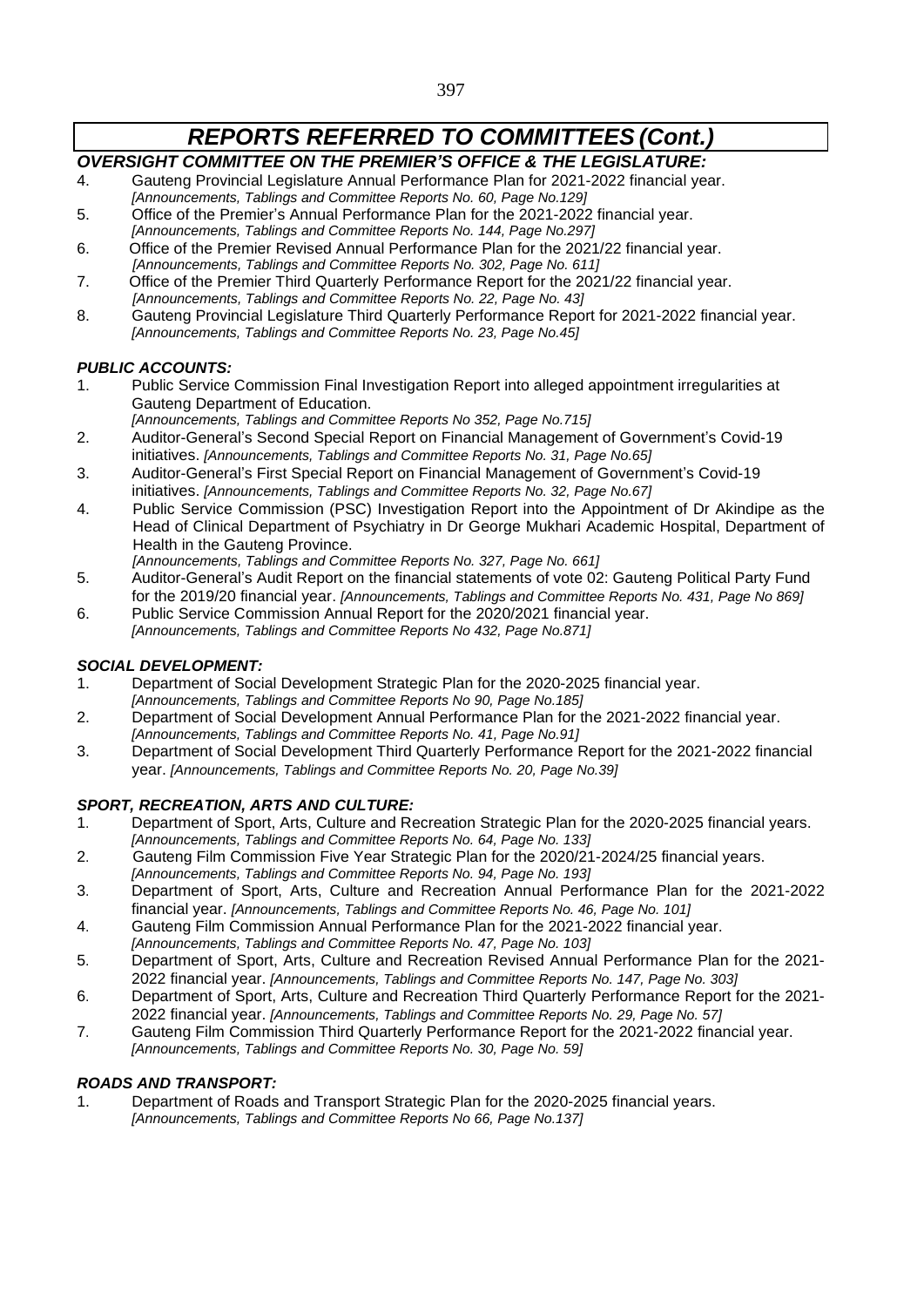### *ROADS AND TRANSPORT:*

- 2. Gautrain Management Agency Strategic Plan for the 2020-2025 financial years. *[Announcements, Tablings and Committee Reports No 68, Page No.141]*
- 3. G-FleeT Management Trading Entity Strategic Plan for the 2020-2025 financial years. *[Announcements, Tablings and Committee Reports No 70, Page No.145]*
- 4. Department of Roads and Transport Revised Strategic Plan for the 2020-2025 financial years. *[Announcements, Tablings and Committee Reports No 218, Page No.447]*
- 5. Department of Roads and Transport Annual Performance Plan for the 2021-2022 financial year. *[Announcements, Tablings and Committee Reports No 54, Page No.117]*
- 6. Gautrain Management Agency Annual Performance Plan for the 2021-2022 financial year. *[Announcements, Tablings and Committee Reports No 55, Page No.119]*
- 7. G-FleeT Management Trading Entity Annual Performance Plan for the 2021-2022 financial year. *[Announcements, Tablings and Committee Reports No 56, Page No.121]*
- 8. Gautrain Management Agency Strategic Plan for the 2022/23 to 2024/25 financial year. *[Announcements, Tablings and Committee Reports No. 307, Page No. 621]*
- 9. Gautrain Management Agency Annual Performance Plan for the 2022/23 financial year. *[Announcements, Tablings and Committee Reports No. 308, Page No. 623]*
- 10. Gautrain Management Agency SLA between MEC & GMA for the 2022/23 financial year. *[Announcements, Tablings and Committee Reports No. 309, Page No. 625]*
- 11. G-FleeT Management Trading Entity Revised Annual Performance Plan for the 2021-2022 financial year. *[Announcements, Tablings and Committee Reports No 2, Page No.3]*
- 12. G-FleeT Management Trading Entity Revised Strategic Plan for the 2020-2025 financial year. *[Announcements, Tablings and Committee Reports No 3, Page No.5]*
- 13. G-FleeT Management Third Quarterly Performance Report for the 2021-2022 financial year. *[Announcements, Tablings and Committee Reports No 14, Page No.27]*
- 14. Gautrain Management Agency Third Quarterly Performance Report for the 2021/2022 financial year. *[Announcements, Tablings and Committee Reports No. 15, Page No. 29]*
- 15. Department of Roads and Transport Third Quarterly Performance Report for the 2021-2022 financial year. *[Announcements, Tablings and Committee Reports No 31, Page No.61]*

## *MOTIONS*

## **MATTERS FOR CONSIDERATION BY PROGRAMMING COMMITTEE**

1. Motion on the Dissolution of the Department of Infrastructure Development in terms of Rule 121(1)(a) read with rule 117(2) by Hon. Solly Msimanga (DA).

## *QUESTIONS*

## **QUESTION WITHOUT NOTICE TO THE PREMIER** (i.t.o. Rule 138(5)

**For next Question Day**

none

## **PREMIER'S QUESTION TIME** (i.t.o. Rule 138)

(i.t.o. Rule 133(4) ( $\leftrightarrow$  Questions carried over from previous Question Day)

**For next Question Day**

S T Msimanga (DA) to ask the Premier *[3.PR001]*

M Gana (DA) to ask the Premier *[3.PR002]*

F Hassan (ANC) to ask the Premier *[3.PR003]*

## **QUESTIONS FOR ORAL REPLY TO MEMBERS OF THE EXECUTIVE COUNCIL**

(i.t.o. Rule 134) ( $\leftrightarrow$  Questions carried over from previous Question Day) **For next Question Day**

A D W Alberts (VF-Plus) to ask the Member of the Executive Council for Community Safety *[4.PS001]*

J B Bloom (DA) to ask the Member of the Executive Council for Health *[4.HL001]*

M F Ledwaba (EFF) to ask the Member of the Executive Council for Roads and Transport *[4.TR001]*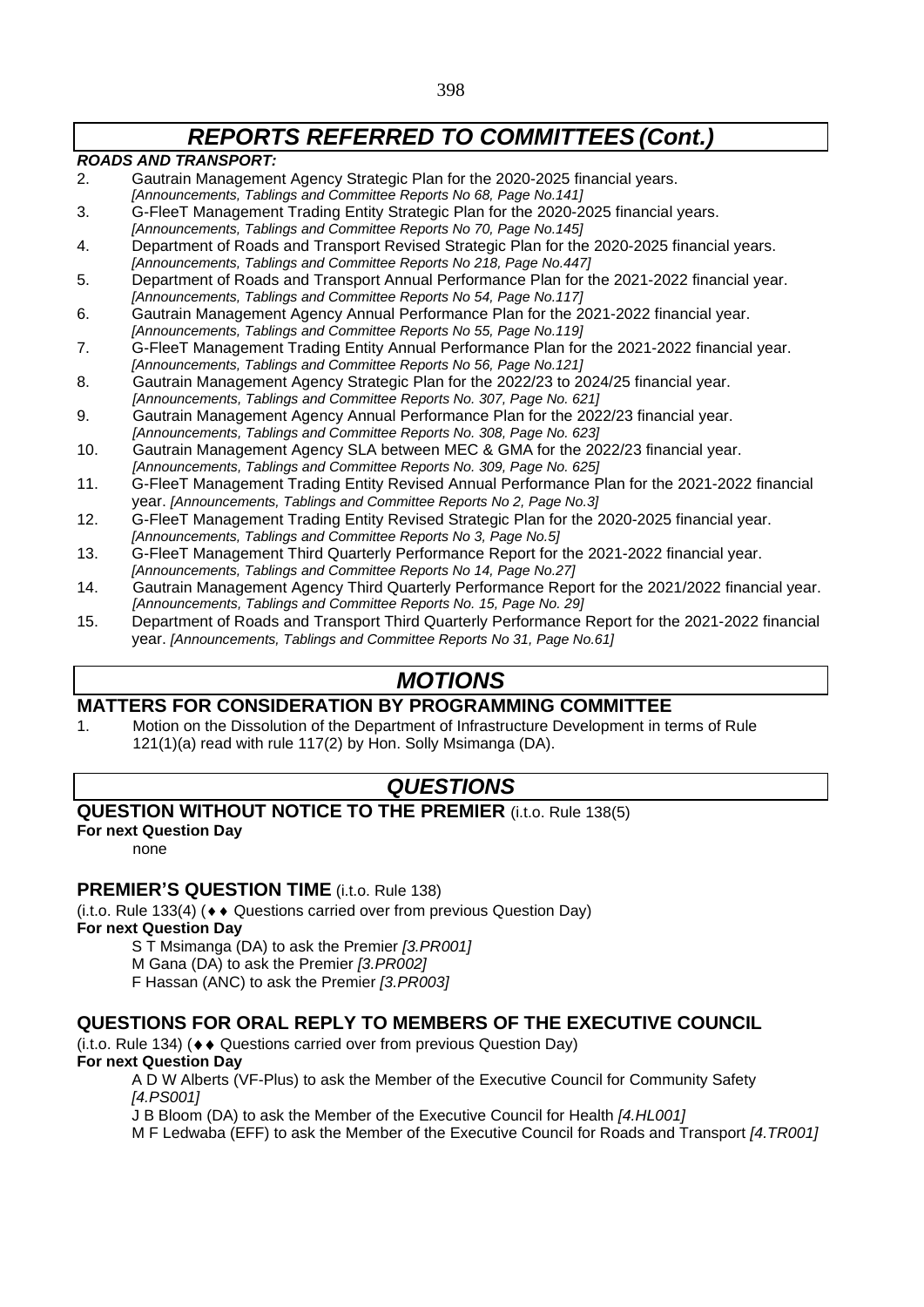## **QUESTIONS FOR ORAL REPLY TO MEMBERS OF THE EXECUTIVE COUNCIL**

**(Cont.)** (i.t.o. Rule 134) (♦ ♦ Questions carried over from previous Question Day) **For next Question Day**

N D Radebe (EFF) to ask the Member of the Executive Council for Community Safety *[4.PS002]*

N D Radebe (EFF) to ask the Member of the Executive Council for Community Safety *[4.PS003]*

C Mabala (EFF) to ask the Member of the Executive Council for Health *[4.HL002]*

C Mabala (EFF) to ask the Member of the Executive Council for Health *[4.HL003]*

B F Badenhorst (EFF) to ask the Member of the Executive Council for Social Development *[4.SD001]*

B F Badenhorst (EFF) to ask the Member of the Executive Council for Social Development *[4.SD002]*

F P Nel (DA) to ask the Member of the Executive Council for Roads and Transport *[4.TR002]*

R Nt'sekhe (DA) to ask the Member of the Executive Council for Social Development *[4.SD003]*

R Nt'sekhe (DA) to ask the Member of the Executive Council for Social Development *[4.SD004]*

J B Bloom (DA) to ask the Member of the Executive Council for Health *[4.HL004]*

## **WRITTEN QUESTIONS FOR ORAL EXPLANATION & TABLING IN THE HOUSE** (i.t.o

Rule 137(5) [\*\* Request for extension of time (i.t.o Rule 137(2)] (i.t.o Rule 133(4) [ $\leftrightarrow$  Questions carried over from the previous Question Day]

## **For next Question Day**

## *MEC FOR COMMUNITY SAFETY:*

R Nt'sekhe (DA) *[5.PS001]* M Shackleton (DA) *[5.PS002]* B Engelbrecht (DA) *[5.PS003]* M Shackleton (DA) *[5.PS004]* M Shackleton (DA) *[5.PS005]* M Shackleton (DA) *[5.PS006]* N D Radebe (EFF) *[5.PS007]* N D Radebe (EFF) *[5.PS008]* S T Msimanga (DA) *[5.PS009]*

### *MEC FOR HEALTH:*

J B Bloom (DA) *[5.HL004]*

## *MEC FOR CO-OPERATIVE GOVERNANCE, TRADITIONAL AFFAIRS & HUMAN SETTLEMENTS:*

S T Msimanga (DA) *[5.COGTA&HS017]*

## *MEC FOR SOCIAL DEVELOPMENT:*

A W Cilliers (DA) *[5.SD001]*

## *MEC FOR SPORT, ARTS, CULTURE AND RECREATION:*

A Randall (DA) *[5.SP001]*

### **QUESTIONS FOR WRITTEN REPLY TO MEMBERS OF THE EXECUTIVE COUNCIL**

 $(i.t.$ o. Rule 136(1)  $\rightarrow \bullet$  Oral Questions converted to Written Questions by Resolution of the Housel [**\*\*** Request for extension of time [i.t.o Rule 137(2)]

### *PREMIER:*

- \*\* S T Msimanga (DA) *[5.PR001]*
	- \*\* S J P Dos Santos (DA) *[5.PR002]*
		- S T Msimanga (DA) *[5.PR003]*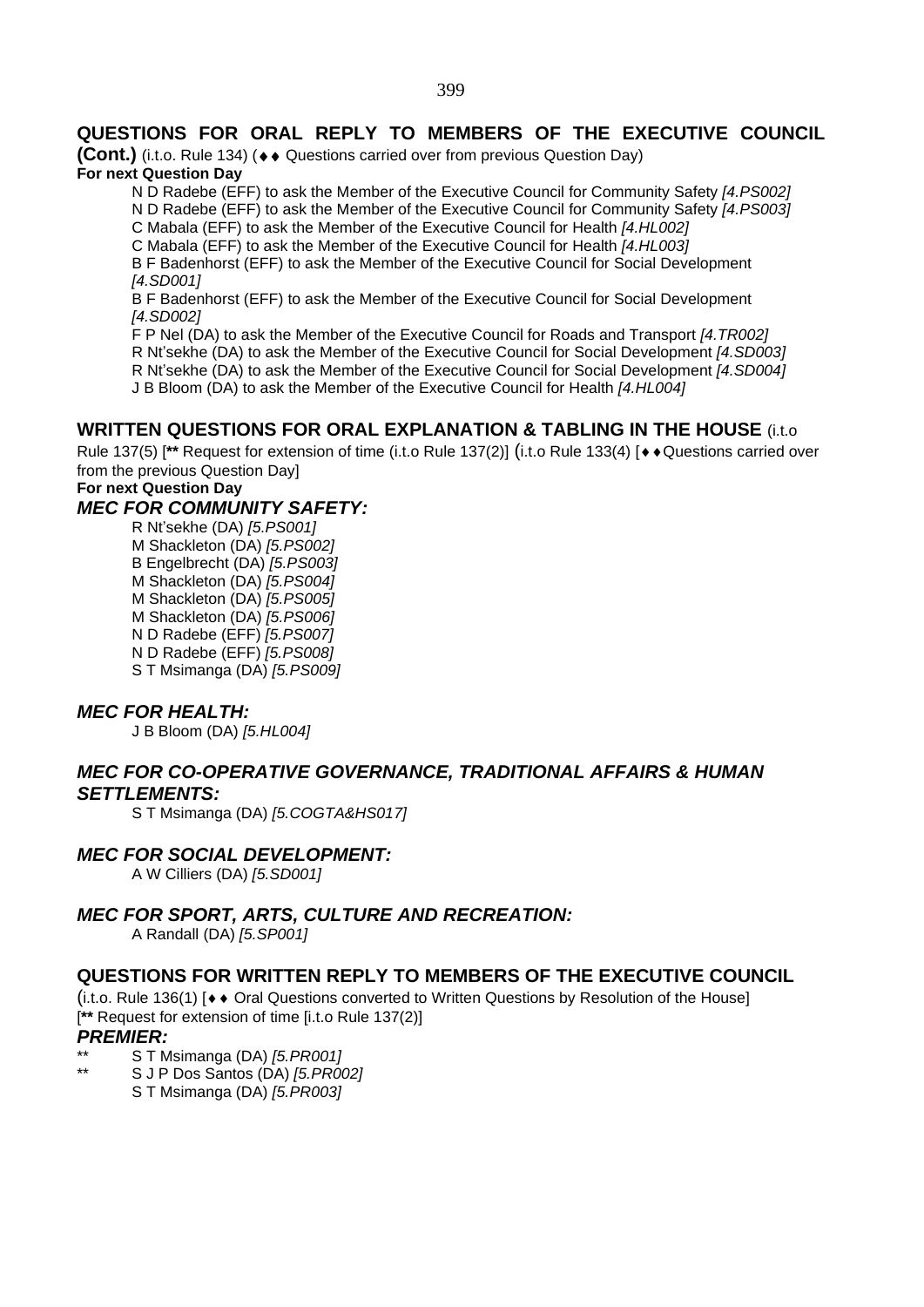#### **QUESTIONS FOR WRITTEN REPLY TO MEMBERS OF THE EXECUTIVE COUNCIL**

**(Cont.)**(i.t.o. Rule 136(1) [◆◆ Oral Questions converted to Written Questions by Resolution of the House][**\*\*** Request for extension of time [i.t.o Rule 137(2)]

## *MEC FOR COMMUNITY SAFETY:*

R Nt'sekhe (DA) *[5.PS010]* S J P Dos Santos (DA) *[5.PS011]* M Shackleton (DA) *[5.PS012]* S T Msimanga (DA) *[5.PS013]* A W Cilliers (DA) *[5.PS014]* A W Cilliers (DA) *[5.PS015]*

### *MEC FOR ECONOMIC DEVELOPMENT, AGRICULTURE AND RURAL DEVELOPMENT:*

A W Cilliers (DA) *[5.ECD,ENV&ARD004]* S T Msimanga (DA) *[5.ECD,ENV&ARD005]* J J Hoffman (VF-Plus) *[5.ECD,ENV&ARD006]* C Bosch (DA) *[5.ECD,ENV&ARD007]* A W Cilliers (DA) *[5.ECD,ENV&ARD008]*

#### *MEC FOR EDUCATION:*

A Alberts (VF-Plus) *[5.ED009]* F P Nel (DA) *[5.ED010]* N Ramulifho (DA) *[5.ED011]* N Ramulifho (DA) *[5.ED012]* C Bosch (DA) *[5.ED013]* C Bosch (DA) *[5.ED014]*

## *MEC FOR FINANCE:*

F P Nel (DA) *[5.FN005]*

#### *MEC FOR HEALTH:*

J B Bloom (DA) *[5.HL008]* J B Bloom (DA) *[5.HL009]* F P Nel (DA) *[5.HL010]* K Tong (EFF) *[5.HL011]* J B Bloom (DA) *[5.HL012]* J B Bloom (DA) *[5.HL013]* J B Bloom (DA) *[5.HL014]* C Bosch (DA) *[5.HL015]* W Peach (DA) *[5.HL016]* W Peach (DA) *[5.HL017]* J B Bloom (DA) *[5.HL018]* J B Bloom (DA) *[5.HL019]* J B Bloom (DA) *[5.HL020]*

#### *MEC FOR INFRASTRUCTURE DEVELOPMENT:*

\*\* J B Bloom (DA) *[5.INF004]* \*\* A Randall (DA) *[5.INF008]* R Nt'sekhe (DA) *[5.INF009]* A Fuchs (DA) *[5.INF010]* N de Jager (DA) *[5.INF011]* F P Nel (DA) *[5.INF012]* A Fuchs (DA) *[5.INF013]* A Fuchs (DA) *[5.INF014]* A Fuchs (DA) *[5.INF015]*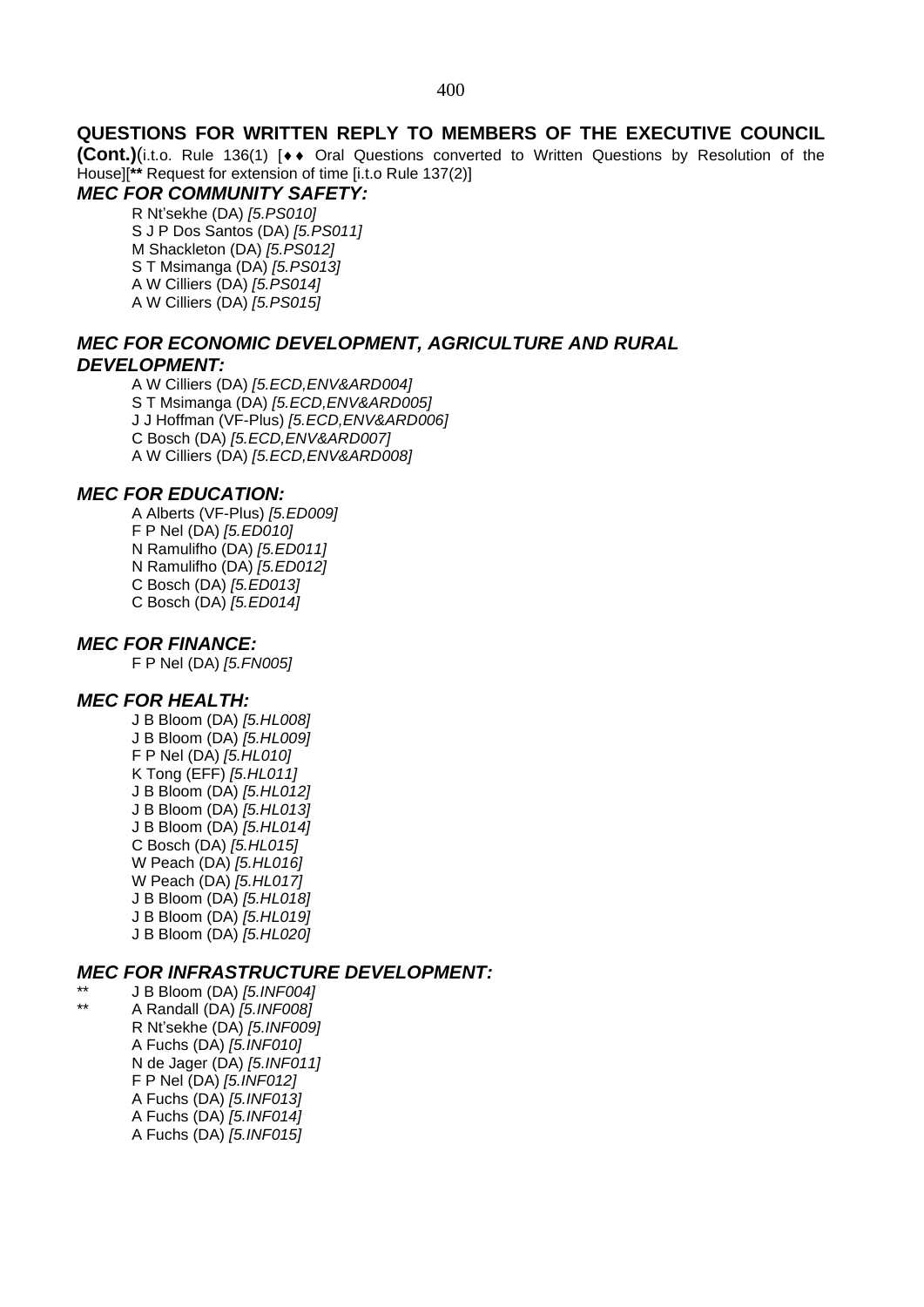### **QUESTIONS FOR WRITTEN REPLY TO MEMBERS OF THE EXECUTIVE COUNCIL**

**(Cont.)**(i.t.o. Rule 136(1) [◆◆ Oral Questions converted to Written Questions by Resolution of the House][**\*\*** Request for extension of time [i.t.o Rule 137(2)]

#### *MEC FOR INFRASTRUCTURE DEVELOPMENT:*

M H Cirota (DA) *[5.INF016]*

### *MEC FOR CO-OPERATIVE GOVERNANCE, TRADITIONAL AFFAIRS & HUMAN SETTLEMENTS:*

- \*\* M F Ledwaba (EFF) *[5.COGTA&HS011]*
- \*\* M S Chabalala (DA) *[5.COGTA&HS012]*
- \*\* M S Chabalala (DA) *[5.COGTA&HS013]*
- \*\* M S Chabalala (DA) *[5.COGTA&HS014]*
- \*\* C Bosch (DA) *[5.COGTA&HS015]* R Nt'sekhe (DA) *[5.COGTA&HS018]* R Nt'sekhe (DA) *[5.COGTA&HS019]* M H Cirota (DA) *[5.COGTA&HS020]* M S Chabalala (DA) *[5.COGTA&HS021]* F P Nel (DA) *[5.COGTA&HS022]* R Nt'sekhe (DA) *[5.COGTA&HS023]* R Nt'sekhe (DA) *[5.COGTA&HS024]* B Engelbrecht (DA) *[5.COGTA&HS025]* B Engelbrecht (DA) *[5.COGTA&HS026]* M H Cirota (DA) *[5.COGTA&HS027]* A Randall (DA) *[5.COGTA&HS028]* A Randall (DA) *[5.COGTA&HS029]* M S Chabalala (DA) *[5.COGTA&HS030]* M S Chabalala (DA) *[5.COGTA&HS031]* M S Chabalala (DA) *[5.COGTA&HS032]* A W Cilliers (DA) *[5.COGTA&HS033]* M H Cirota (DA) *[5.COGTA&HS034]* C Bosch (DA) *[5.COGTA&HS035]* R Nt'sekhe (DA) *[5.COGTA&HS036]* R Nt'sekhe (DA) *[5.COGTA&HS037]* M H Cirota (DA) *[5.COGTA&HS038]*

### *MEC FOR ROADS AND TRANSPORT:*

- \*\* E du Plessis (DA) *[5.TR004]*
- \*\* E du Plessis (DA) *[5.TR005]*
- \*\* E du Plessis (DA) *[5.TR006]*
- \*\* M H Cirota (DA) *[5.TR007]* E du Plessis (DA) *[5.TR008]* W Peach (DA) *[5.TR009]* C Bosch (DA) *[5.TR010]* F P Nel (DA) *[5.TR011]* F P Nel (DA) *[5.TR012]* E du Plessis (DA) *[5.TR013]* A Randall (DA) *[5.TR014]*

#### *MEC FOR SOCIAL DEVELOPMENT:*

S J P Dos Santos (DA) *[5.SD003]* B Engelbrecht (DA) *[5.SD004]* R Nt'sekhe (DA) *[5.SD005]* B Engelbrecht (DA) *[5.SD006]* B Engelbrecht (DA) *[5.SD007]* B Engelbrecht (DA) *[5.SD008]*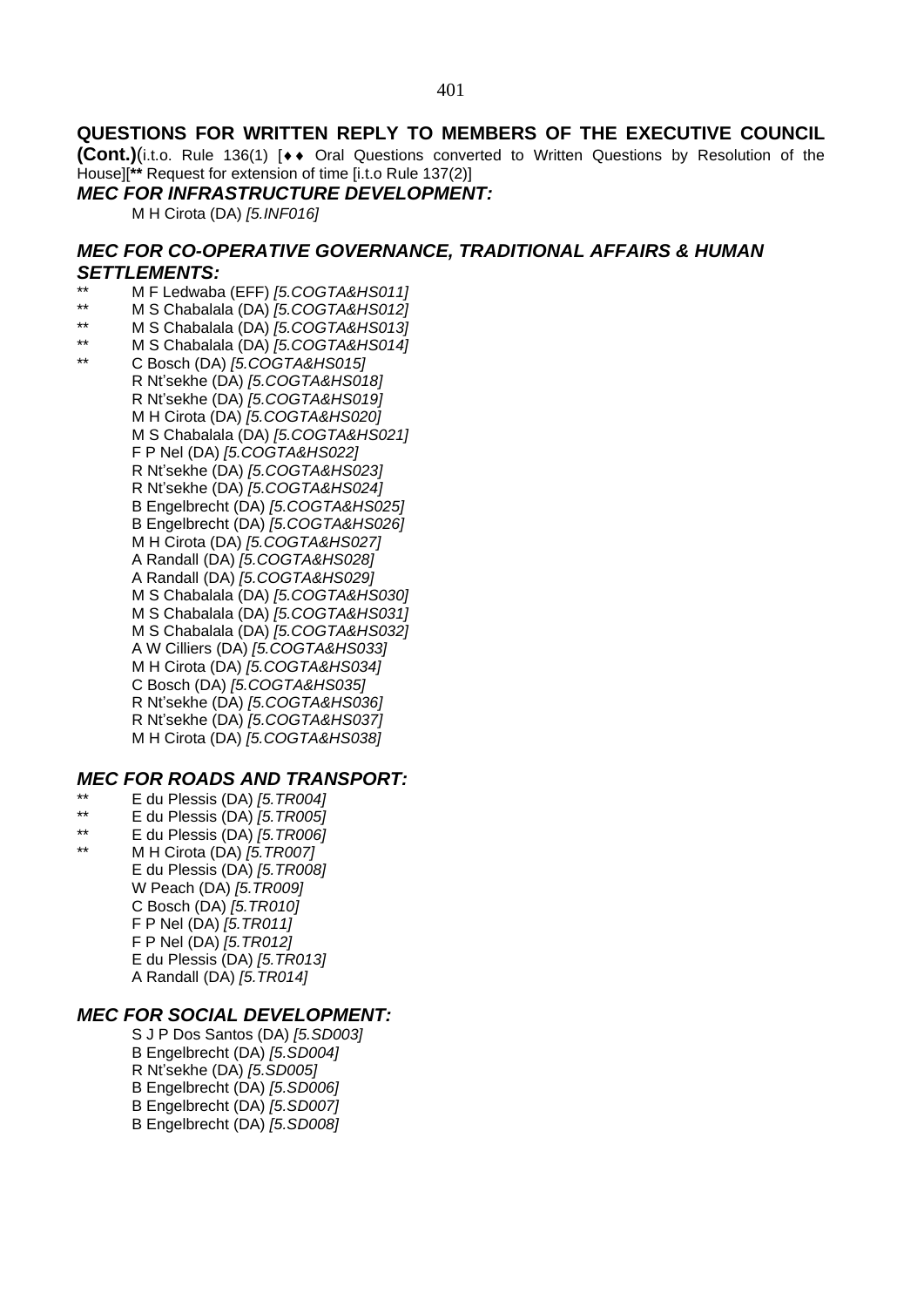## **QUESTIONS FOR WRITTEN REPLY TO MEMBERS OF THE EXECUTIVE COUNCIL**

**(Cont.)**(i.t.o. Rule 136(1) [♦♦ Oral Questions converted to Written Questions by Resolution of the House][**\*\*** Request for extension of time [i.t.o Rule 137(2)]

## *MEC FOR SPORT, ARTS, CULTURE AND RECREATION:*

\*\* M S Chabalala (DA) *[5.SP003]* \*\* M S Chabalala (DA) *[5.SP004]*

S J P Dos Santos (DA) *[5.SP005]* M S Chabalala (DA) *[5.SP006]* M S Chabalala (DA) *[5.SP007]* M S Chabalala (DA) *[5.SP008]*

## *SPECIAL SITTINGS*

#### **SITTINGS OF THE HOUSE** (\*\* indicates confirmed)

none

## *SITTINGS*

**SITTINGS OF THE HOUSE** (\*\* indicates confirmed)

- **\*\* Thursday, 03 March 2022, 10h00**
- **\*\* Tuesday, 08 March 2022, 10h00**
- **\*\* Tuesday, 15 March 2022, 10h00**
- **\*\* Tuesday, 22 March 2022, 10h00**
- **\*\* Thursday, 24 March 2022, 10h00**
- **\*\* Friday, 25 March 2022, 10h00**

#### **OTHER SITTINGS** (\*\* indicates confirmed)

none

## *MEETINGS*

#### **COMMITTEE MEETINGS – GPL (IN HOUSE)** (\*\* indicates confirmed)

#### **Tuesday, 01 March 2022**

**\*\* Public Accounts Committee, Virtual Microsoft Teams, 09h00-13h00** Petitions Committee, Virtual Microsoft Teams, 09h00 Committee for the Scrutiny of Subordinate Legislation, Virtual Microsoft Teams, 09h00

#### **Wednesday, 02 March 2022**

none

#### **Thursday, 03 March 2022**

**\*\* Education Committee, Virtual Microsoft Teams, 18h00**

#### **Friday, 04 March 2022**

#### **\*\* Social Development Committee, Virtual Microsoft Teams, 09h00**

Co-operative Governance, Traditional Affairs and Human Settlements Committee, Virtual Microsoft Teams, 09h00

Health Committee, Virtual Microsoft Teams, 09h00 Education Committee, Virtual Microsoft Teams, 09h00

Sport, Recreation, Arts and Culture Committee, Virtual Microsoft Teams, 09h00

Community Safety Committee, Virtual Microsoft Teams, 09h00

#### **Monday, 07 March 2022**

none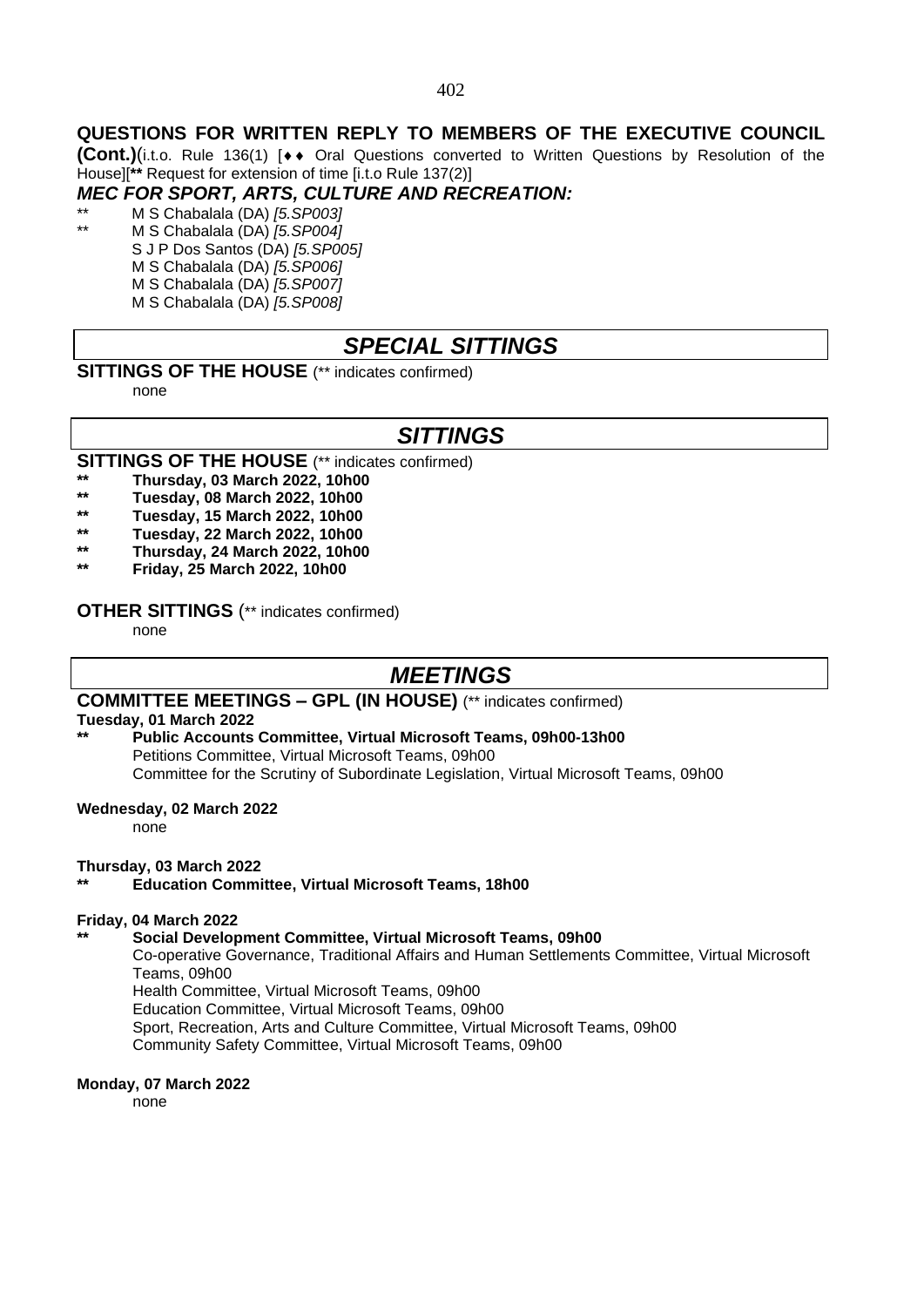#### 403

#### **COMMITTEE MEETINGS – GPL (IN HOUSE) (Cont.)** (\*\* indicates confirmed)

#### **Tuesday, 08 March 2022**

none

#### **Wednesday, 09 March 2022**

Chair of Chairs 3rd Quarterly Review Session, 13h00

#### **Thursday, 10 March 2022**

Chair of Chairs 3rd Quarterly Review Session, 09h00

#### **Friday, 11 March 2022**

Oversight Committee on the Office of the Premier and the Legislature, Virtual Microsoft Teams, 09h00

Petitions Committee, Virtual Microsoft Teams, 09h00

Finance Committee, Virtual Microsoft Teams, 13h00

Economic Development, Environment, Agriculture and Rural Development Committee, Virtual Microsoft Teams, 13h00

Roads and Transport Committee, Virtual Microsoft Teams, 13h00

#### **\*\* Infrastructure Development Committee, Virtual Microsoft Teams, 10h00**

#### **Monday, 14 March 2022**

none

#### **Tuesday, 15 March 2022**

none

#### **Wednesday, 16 March 2022**

none

#### **Thursday, 17 March 2022**

#### **\*\* Social Development Committee, Virtual Microsoft Teams, 09h00**

Co-operative Governance, Traditional Affairs and Human Settlements Committee, Virtual Microsoft Teams, 09h00

Health Committee, Virtual Microsoft Teams, 09h00 Education Committee, Virtual Microsoft Teams, 09h00

Sport, Recreation, Arts and Culture Committee, Virtual Microsoft Teams, 09h00 Community Safety Committee, Virtual Microsoft Teams, 09h00

#### **Friday, 18 March 2022**

### **\*\* Infrastructure Development Committee, Virtual Microsoft Teams, 10h00** Finance Committee, Virtual Microsoft Teams, 09h00 Economic Development, Environment, Agriculture and Rural Development Committee, Virtual Microsoft Teams, 09h00

Roads and Transport Committee, Virtual Microsoft Teams, 09h00

#### **Tuesday, 22 March 2022**

none

#### **Wednesday, 23 March 2022**

none

## **Thursday, 24 March 2022**

none

#### **Friday, 25 March 2022**

none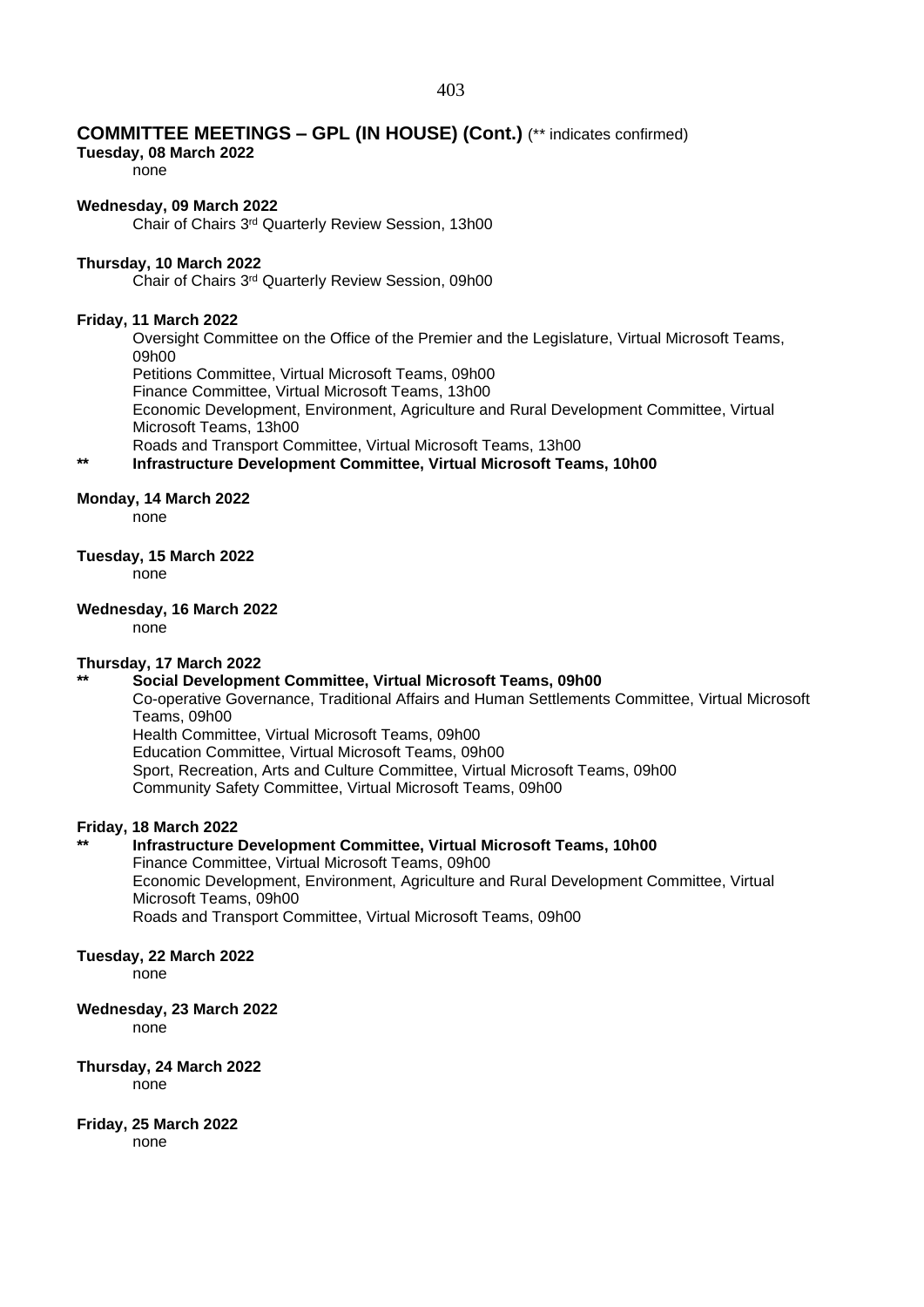## **COMMITTEE MEETINGS – GPL (OUTSIDE THE LEGISLATURE)** (\*\* indicates confirmed)

#### **Thursday, 03 March 2022**

**\*\* Economic Development, Environment, Agriculture and Rural Development Committee, Committee Meeting, Thaba ya Batswana, 13h00** 

#### **Friday, 04 March 2022**

**\*\* Co-operative Governance, Traditional Affairs and Human Settlements Portfolio Committee, Committee Meeting, Hammanskraal- City of Tshwane, 10h00 -13h00**

#### **OTHER COMMITTEE MEETINGS** (\*\* indicates confirmed)

#### **Tuesday, 01 March 2022**

- **\*\* Sport, Recreation, Arts and Culture stakeholder meeting and round table discussion, The Capital Hotel – Sandton, 09h00**
- **\*\* Oversight Committee on the Office of the Premier and the Legislature, Oversight Visit to Tshwane Automotive Special Economic Zone, 10h00**
- **\*\* Co-operative Governance, Traditional Affairs and Human Settlements Committee, Seminar, The Innovation Hub Tshwane, 10h00**

#### **Tuesday, 01 March 2022**

**\*\* Sport, Recreation, Arts and Culture Committee, FIS roundtable discussion, Venue to be confirmed,13h00**

#### **Wednesday, 02 March 2022**

**\*\* Sport, Recreation, Arts and Culture Committee, Unannounced Oversight Visit, 09h00**

#### **Friday, 04 March 2022**

- **\*\* Education Committee, Oversight Visits to selected schools, 09h00**
- **\*\* Education Committee, FIS Stakeholder Engagement Session, Magaliesburg Boarding School, 15h00**

#### **Friday, 04 March 2022**

**\*\* Community Safety Committee, Stakeholder Engagement Session, venue to be confirmed, 10h00**

#### **Friday, 11 March 2022**

**\*\* Committee on Scrutiny of Subordinate Legislation, Committee Meeting, Krugersdorp License Department, Cnr. Carter and Miller street, 09h00am to 12h00pm**

#### **Friday, 11 March 2022**

- **\*\* Committee on Scrutiny of Subordinate Legislation, First Oversight visits, Krugersdorp License Department, Cnr. Carter and Miller Street – 13h00 to 14h00**
- **\*\* Committee on Scrutiny of Subordinate Legislation, Second Oversight at Randfontein License Department, 2 Retief Street, Westergloor (Toekomsrus), Randfontein – 15h00 to 16h00**

#### **PUBLIC HEARINGS** (\*\* indicates confirmed)

none

### **SPECIAL COMMITTEE MEETINGS**

none

#### **OUT OF PROVINCE COMMITTEE VISITS** none

#### **COMMITTEE STUDY TOURS**

none